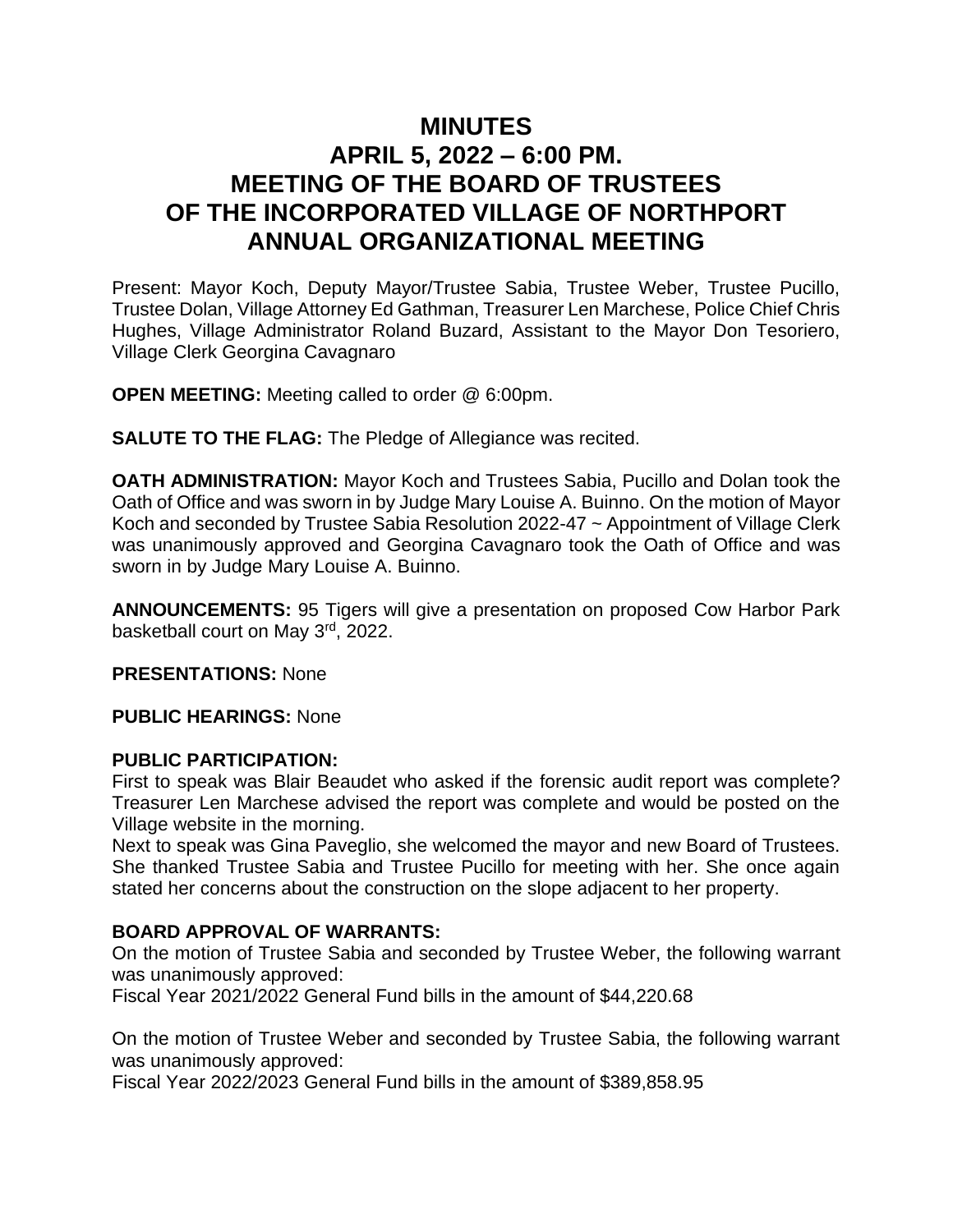On the motion of Trustee Weber and seconded by Trustee Sabia, the following warrant was unanimously approved:

Fiscal Year 2022/2023 Trust Fund Bills in the amount of \$5,282.50

On the motion of Trustee Sabia and seconded by Trustee Dolan, the following warrant was unanimously approved:

Fiscal Year 2022/2023 Sewer Fund bills in the amount of \$31,427.34

On the motion of Trustee Sabia and seconded by Trustee Weber, the following warrant was unanimously approved:

Fiscal Year 2022/2023 Special Fire Utility in the amount of \$5,766.19

On the motion of Trustee Weber and seconded by Trustee Sabia, the following warrant was unanimously approved:

Fiscal Year 2021/2022 Payroll Week (03/25/21) General Fund \$266,664.35

On the motion of Trustee Sabia and seconded by Trustee Pucillo, the following warrant was unanimously approved:

Fiscal Year 2021/2022 Payroll Week (03/25/21) Sewer Fund \$14,512.44

## **BUSINESS/COMMISSIONER REPORTS:**

Assistant to the Mayor Don Tesoriero reported:

- The Department of Justice and EPA judgement has been brought into compliance.
- Village is in receipt of a three-million-dollar grant for the second phase of the sewer expansion project.
- Along with Trustee Weber, attended the Northport Harbor Water Quality Committee meeting in the Town of Huntington.
- Also, in the process of obtaining a grant for the Main Street Storm Water Migration. Six additional grants are also in the process for projects throughout the Village.

Village Administrator Roland Buzard advised:

- The Phase one of the Bluff Point Sewer Project is complete.
- A public pump out station at the Woodbine Marina is in process with an additional float.
- The Donation of the Graziano Bike Repair Station installation has started in Village Park.
- Robke's has been put on notice that tent will need to be removed.
- Reviewing purchase of a new Jet Vac Truck.
- New Drainage pumps have been installed on Ocean Avenue.
- Compiling a list for road paving for this year.
- New dump body being installed on a newly purchased dump truck.
- Announced the delay of two gas lines to be replaced by National Grid on Main Street.
- PSE&G Feeder cable line ruptured on Scudder Avenue & Church Street repairs are underway.

Trustee Dolan is looking forward to working with everyone.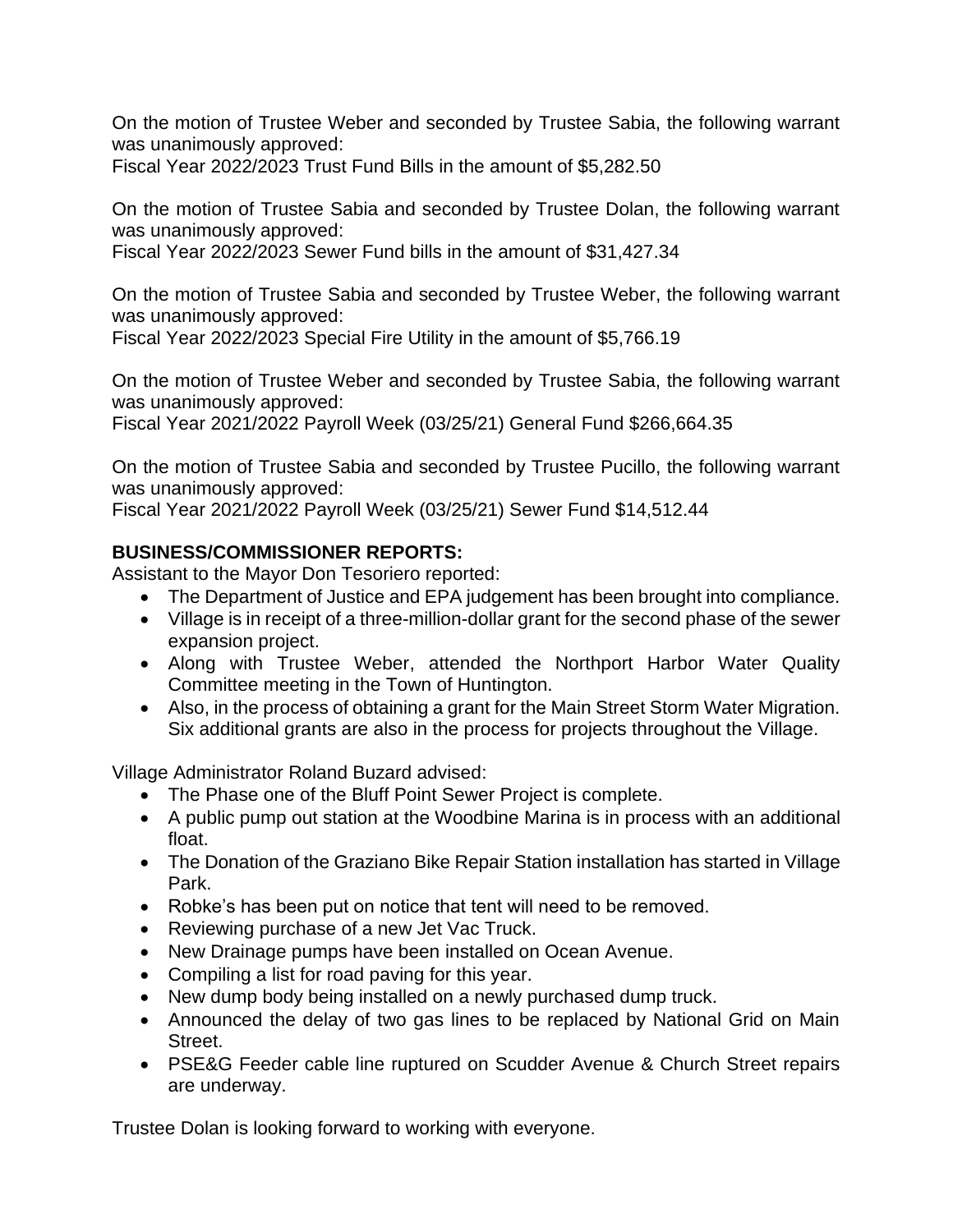Trustee Pucilllo met with the Chief and Police Department to discuss needs, incentives, review contract and finances.

Trustee Weber was involved with the initial feeder cable break with PSEG. He read the following statement he received from PSEG and advised it would be posted to the Village website:

- "PSEG Long Island's Emergency Project Northport Underground Transmission Cable Repair Project Specifics On Thursday, March 31st PSEG Long Island removed a transmission feeder from service due to an incident on Church Street in Northport. This involved the release of dielectric fluid, similar to mineral oil, which is used to pressurize and optimize performance of the cable. Deenergizing the cable did not result in customer outages. The cause of the failure is under investigation. Repairs to the transmission feeder are commencing. Please be assured, the reliability of your electric service will not be affected by these repairs. PSEG Long Island is working in cooperation with New York Department of Environmental Conservation (NYS DEC) on this matter. The immediate situation has been contained and remediation work is on-going. You will see crews working in your area making repairs to restore the transmission feeder to service. Restoration of the road, and other affected areas, if damaged, will be restored in accordance with village specifications. Project Route Crews are working along Church Street and Scudder Avenue in Northport. What is the timeline for the project? Work began on March 31st and will continue until the cable can be safely placed back into service. This may take several weeks to complete. What are the work hours? Crews will be visible in the area. Much of the work will entail activities taking place 24 hours a day, 7 days a week, depending on the critical work at hand. Will there be any power outages? There will be no outages related to this project. Will there be any traffic interruptions? There may be traffic and parking disruptions along the project route and immediate area while work is being performed. To ensure traffic moves safely, PSEG Long Island will provide cones, flaggers and signage at the work site, as needed. As always, customer and employee safety is our primary concern. Please be cautious when travelling near our construction work zones. Whom can I contact for more information? If you have further questions, please call PSEG Long Island Customer Service at 1-800-490-0025 between 8 a.m. and 8 p.m. For inquiries regarding claims, please contact our Claims Manager, Brian Kolbe at 516-236-9895. If you would like to leave feedback about this project, please visit: https://www.psegliny.com/inthecommunity/currentinitiatives/reliabilityprojects."
- Clean the Bay Day was scheduled for June  $4<sup>th</sup>$  and has been moved to June 11<sup>th</sup> Shipwreck Diner will be donating breakfast.

Trustee Sabia will be meeting with;

- Village Administrator Roland Buzard regarding sidewalks throughout the Village.
- Would also like to adopt a policy for Village employees using Village vehicles that receive red light tickets.

Mayor Koch stated as commissioner of finances salary increases reflect savings on salary lines in each department's budgets.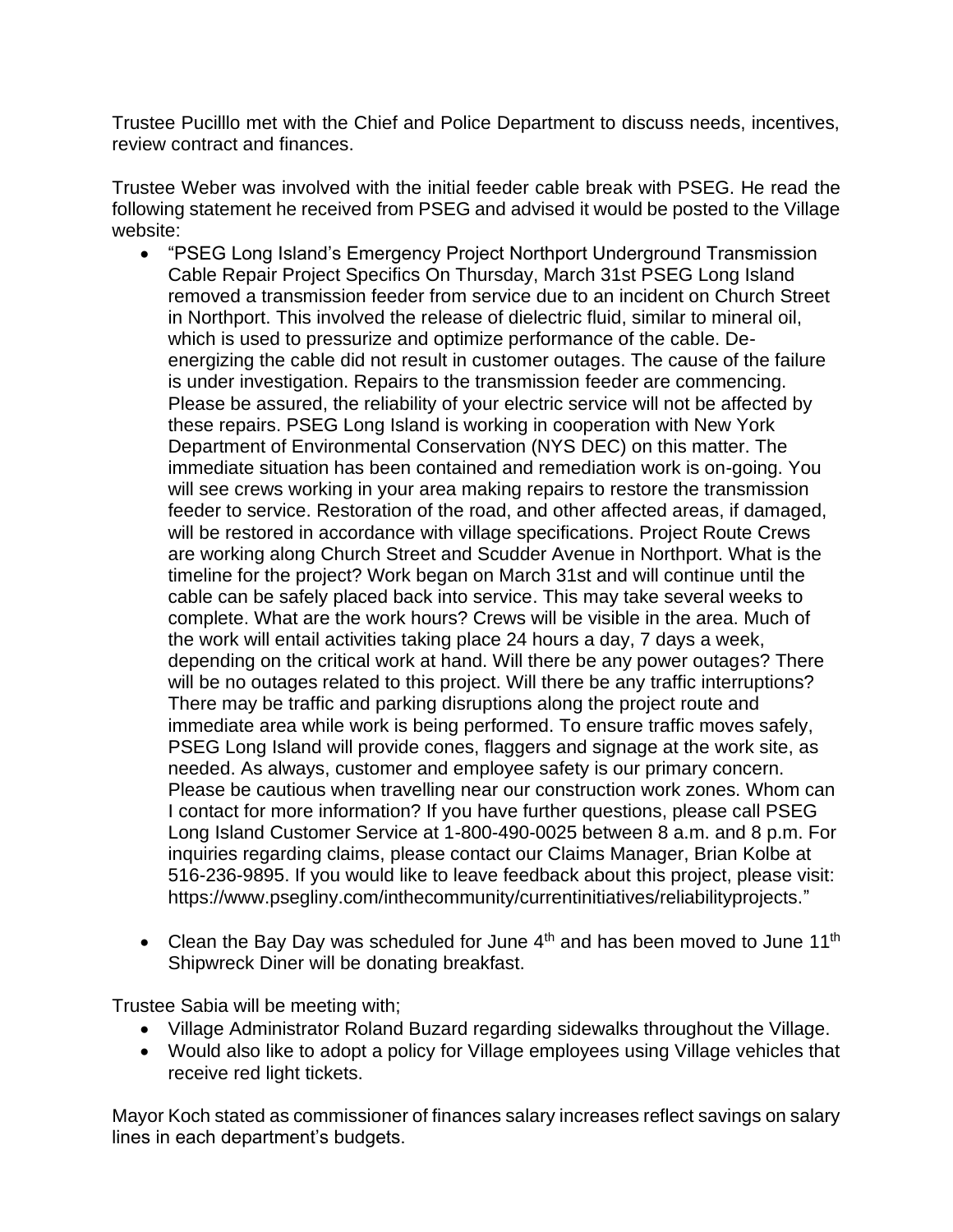**TREASURER REPORT:** Treasurer Marchese stated he was in favor of the resolutions to appoint his staff.

**CHIEF OF POLICE REPORT:** Chief Hughes reported:

- In March of 2022 the Northport Police Department responded to 386 calls for service, issued 112 summonses and made 9 arrests.
- Sheryl Hoffman, our Public Safety Dispatcher Supervisor retired after 35 years of service on March 18th. Brittany DeChiaro was brought on as her replaccement and has successfully completed her training and has filled the vacancy that was made by Mrs. Hoffman.
- Mrs. Hoffman's position as supervisor (PSD II) needs to be filled from within as per civil service law and it is my recommendation that PSD Sean Sheridan be offered the promotion as he is the only current PSD that is on the civil service eligible list for PSD II.
- The NYS DEC was on location in the Village on Thursday March 31st to attempt to locate the nest of the Red-Tail Hawk that has been attacking pedestrians. They successfully located the nest to the rear of 365 Main Street by utilizing a large drone. They plan to be back within the coming days/weeks to set a trap to capture the bird. They will then likely relocate the bird at a distance that will preclude the bird from returning, hopefully ending the attacks.

## **CORRESPONDENCE:**

Ralph Notaristefano is requesting a Village wide Yard Sale on May 14 with a rain date of May 21, 2022. Request was approved by the Board.

Northport Chamber of Commerce requesting permission to change Northport Harbor Family Nights to July 19 & July 26<sup>th</sup>. Request was approved by the Board.

The Rotary Club of Northport is requesting to hold an Art Fair in Village Park on May 21, 2022 from 1pm to 5pm; Rain date May 22, 2022. Request was approved by the Board.

Northport Art Coalition is requesting permission to hold Art in the Park on August 14, 2022 from 10am to 5pm. Request was approved by the Board.

Northport Art Coalition is requesting permission to hold an Art Walk on October 9, 2022 from 1pm to 5 pm. Request was approved by the Board.

The Northport American Legion Post 694 is requesting permission to march on Monday May 30, 2022 to pay tribute to all lost souls. March to start at 10am from the Brosnan Building. Request was approved by the Board.

**REQUESTS:** None

**NOTICES:** None

**RESOLUTIONS:**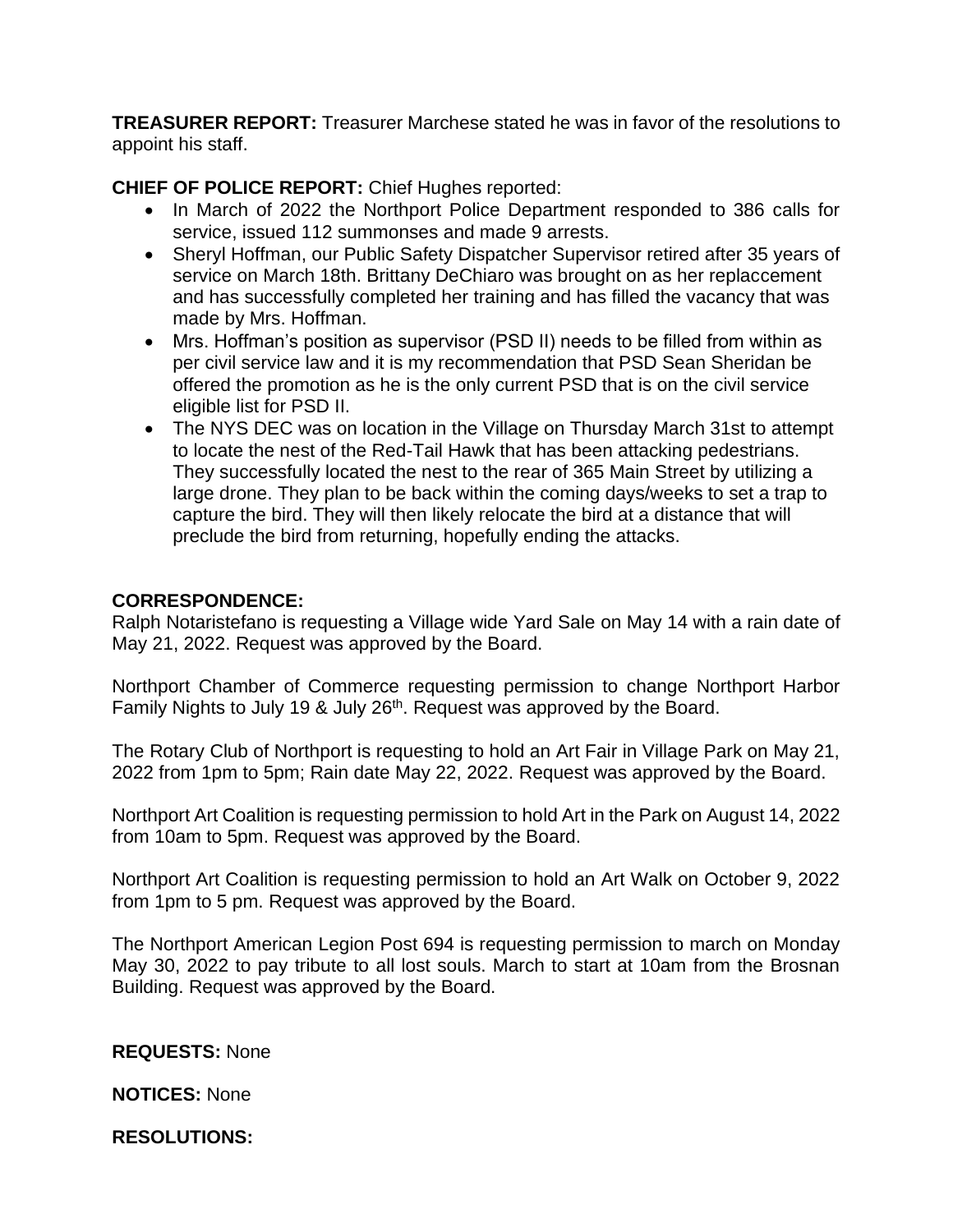On the motion of Trustee Weber and seconded by Trustee Sabia, the following resolution was unanimously approved:

## **RESOLUTION 2022- 40~ APPROVAL OF THE MARCH 16, 2022 MINUTES**

**WHEREAS**: minutes of the March 16, 2022 Board meeting are hereby accepted.

On the motion of Mayor Koch and seconded by Trustee Pucillo, the following resolution was approved, Trustee Weber opposed:

#### **RESOLUTION 2022 - 41~ APPOINTMENT OF DEPUTY MAYOR**

**BE IT RESOLVED:** Joseph Sabia is hereby appointed Deputy Mayor.

On the motion of Trustee Weber and seconded by Trustee Sabia, the following resolution was unanimously approved:

## **RESOLUTION 2022- 42 ~ COMMISSIONER APPOINTMENTS**

**BE IT RESOLVED:** That the Board of Trustees hereby approves the following designations of Commissioners as appointed by the Mayor:

Commissioner of Commerce – Trustee Weber Commissioner of Finance – Mayor Koch Commissioner of Public Works and Highways – Trustee Sabia Commissioner of Parks - Trustee Dolan Commissioner of Docks & Waterways - Trustee Weber Commissioner of Personnel – Trustee Dolan/Trustee Sabia Commissioner of Police –Trustee Pucillo Commissioner of Sanitation – Trustee Pucillo Commissioner of Waste Water Treatment - Trustee Weber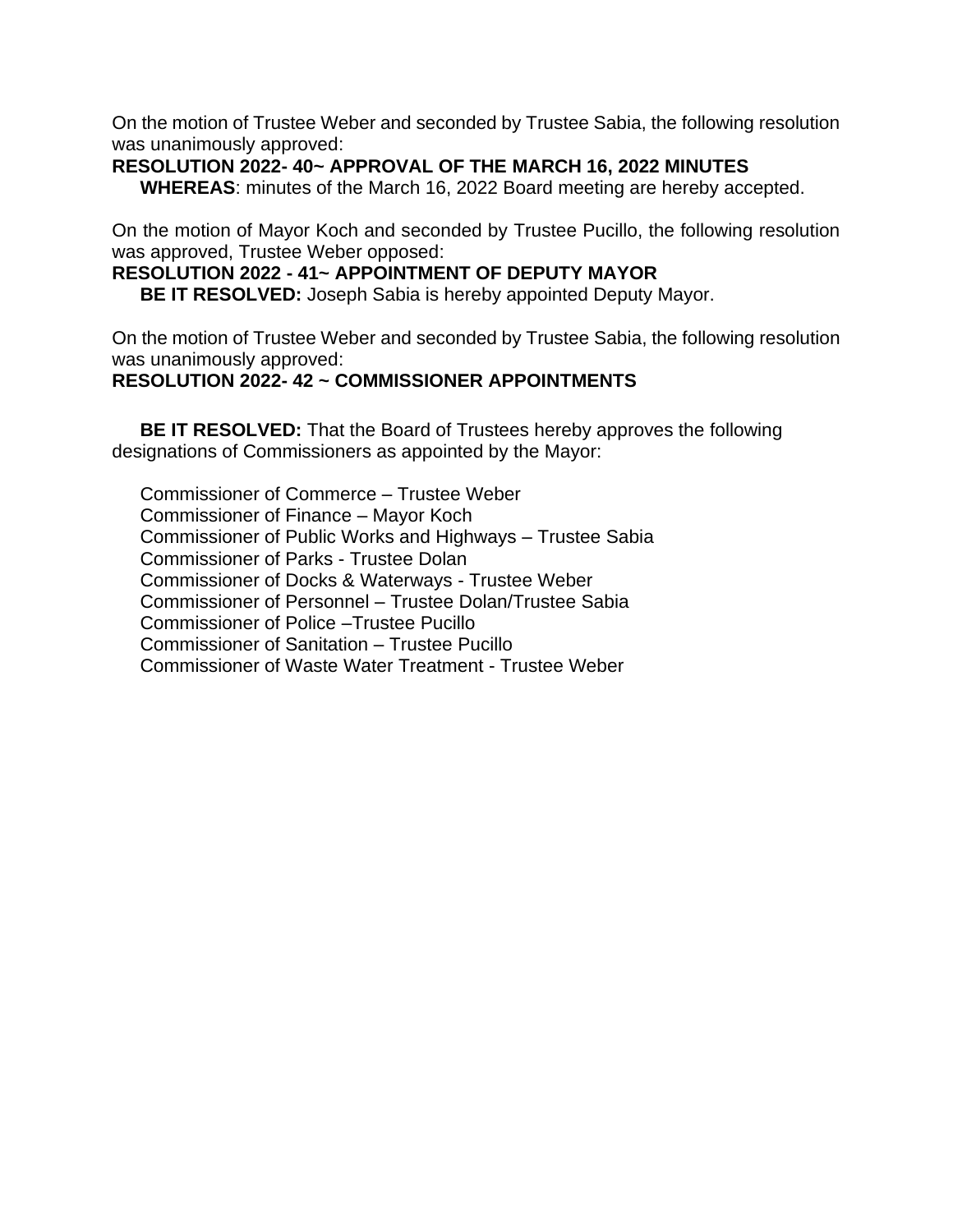On the motion of Trustee Weber and seconded by Trustee Sabia, the following resolution was unanimously approved:

# **RESOLUTION 2022 – 43 ~ SEXUAL HARASSMENT COMMITTEE**

**BE IT RESOLVED:** That the Board of Trustees hereby approves the appointment of the following individuals to the Village's Sexual Harassment Committee:

- 1. Trustee Pucillo
- 2. Trustee Dolan

On the motion of Trustee Sabia and seconded by Trustee Dolan, the following resolution was unanimously approved:

# **RESOLUTION 2022 – 44 ~ APPOINTMENT OF VILLAGE ATTORNEY**

**WHEREAS:** the Board of Trustees hereby appoints J. Edward Gathman Jr of the law firm Gathman & Bennett, LLP as Village Attorney, and desires to have Gathman & Bennett, LLP continue to represent the Planning Board, The Board of Zoning Appeals and the Architectural Review Board,

**WHEREAS:** it is further agreed and acknowledged that as to any litigated matters that the Board of Trustees should seek to have Gathman & Bennett, LLP represent the Village on, same would be handled at the hourly rate of \$225.00 per hour, and

**WHEREAS**: Gathman & Bennett, LLP shall be compensated at the rate of one hundred twenty-five thousand dollars (\$125,000.00) per annum, and

**WHEREAS:** the Board of Trustees appointment of attorneys is a type ll SEQRA action pursuant to 6 NYCRR 617.5 (c) 26 and does not require further SEQRA review, and it is

**RESOLVED**: that J. Edward Gathman, Jr. of the law firm Gathman & Bennett, LLP is appointed Village Attorney and the firm of Gathman & Bennett, LLP shall represent the Village of Northport and its Planning, Zoning and Architectural review Boards at the annual rate of One hundred twenty-five thousand dollars per annum.

On the motion of Trustee Weber and seconded by Trustee Sabia, the following resolution was unanimously approved:

# **RESOLUTION 2022 – 45 ~ RETAINING THE LAW FIRM OF MILBER MAKRIS PLOUSADIS & SEIDEN, LLP**

**WHEREAS:** the Board of Trustees desires to continue to retain the Law Firm of Milber Makris Plousadis & Seiden, LLP to represent the Village of Northport on certain actions that are presently pending in court and administrative tribunals, it being acknowledged it is in the best interest of the Village to continue in this manner to reduce the costs that would be associated with changing law firms, and

**WHEREAS:** the continued legal representation of the Village of Northport by a law firm on pending matters is a Type ll action pursuant to 6 NYCRR 617.5 (c ) 26, and it is

**RESOLVED:** that Milber Makris Plousadis & Seiden is to continue representing the Village of Northport only on pending legal proceedings at the hourly rate of two hundred twenty-five dollars per hour.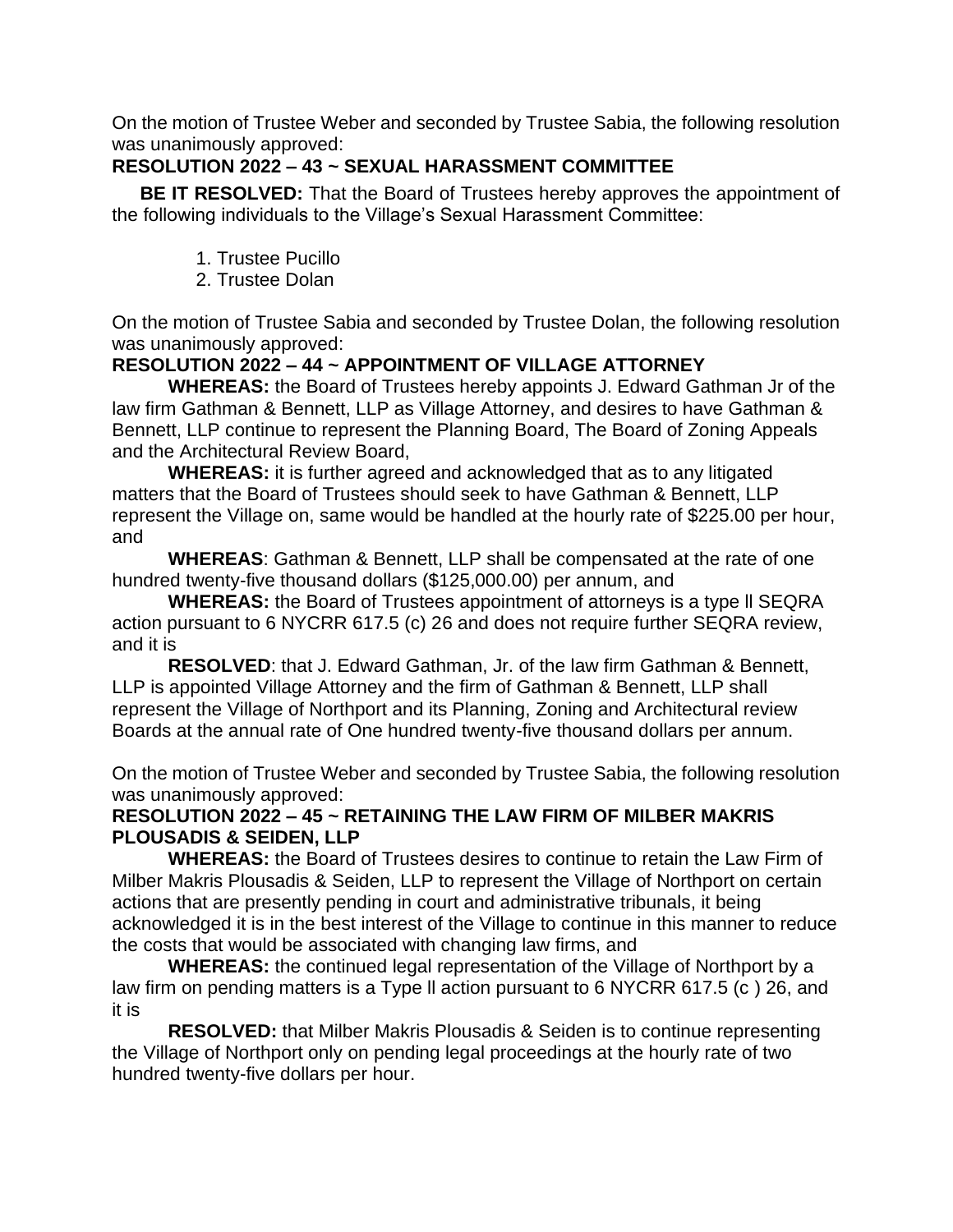On the motion of Trustee Sabia and seconded by Trustee Dolan, the following resolution was unanimously approved:

## **RESOLUTION 2022 – 46 ~ APPOINTMENT OF TAX CERTIORARI COUNSEL**

**BE IT RESOLVED**: That the law firm of Peter D. Johnson, Esq. is retained as outside counsel for tax certiorari matters for a term to begin on April 5, 2022 and end on April 3, 2023, at the rate of \$175 per hour with reimbursement of all out-of-pocket expenses incurred on behalf of the Village not to exceed \$10,000.00.

**WHEREAS**: the appointment of Tax Certiorari Counsel is a Type II action pursuant to SEQRA 6 NYCRR 617.5 (c) 26.

On the motion of Mayor Koch and seconded by Trustee Sabia, the following resolution was unanimously approved:

## **RESOLUTION 2022 - 47 ~ APPOINTMENT OF VILLAGE CLERK**

**WHEREAS:** Pursuant to sections 3-301 and 4-400 of the Village Law, Mayor Koch has proposed the appointment of Georgina Cavagnaro as Village Clerk.

**NOW, THEREFORE, BE IT RESOLVED:** that Ms. Cavagnaro is hereby appointed to the full-time position as Village Clerk. Commencing on April 5, 2022 and ending at the annual organizational meeting in April of 2024, and

**BE IT FURTHER RESOLVED:** That Ms. Cavagnaro shall be compensated at the annual salary of \$90,000. (35/hrs. weekly, Monday through Friday 8:30 a.m. to 4:30 p.m.), and

**BE IT FURTHER RESOLVED:** That Ms. Cavagnaro, will receive \$4,500.00 annually in lieu of health care benefits,

**FURTHER RESOLVED:** this is Type II Action pursuant to 6 N.Y.C.R.R. Section 617.26 and, therefore, no further SEQRA review is required.

On the motion of Trustee Weber and seconded by Trustee Sabia, the following resolution was unanimously approved:

## **RESOLUTION 2022 - 48 ~ APPOINTMENT OF DEPUTY VILLAGE CLERK**

**WHEREAS:** Pursuant to sections 3-301 and 4-400 of the Village Law, Mayor Koch has proposed the appointment of Joy Nygren as Deputy Village Clerk

**NOW, THEREFORE, BE IT RESOLVED:** that Ms. Nygren is hereby appointed to the full-time position as Deputy Village Clerk, commencing on April 5, 2022 and ending at the annual organizational meeting in April of 2024 and

**BE IT FURTHER RESOLVED:** That Ms. Nygren shall be compensated at the annual salary of \$65,000. (35/hrs. weekly, Monday through Friday 8:30 a.m. to 4:30 p.m.) plus \$1,500 annually for attendance at monthly meetings of the Planning Board and

**BE IT FURTHER RESOLVED:** That Ms. Nygren, will receive \$4,500.00 annually in lieu of health care benefits,

**FURTHER RESOLVED:** this is Type II Action pursuant to 6 N.Y.C.R.R. Section 617.26 and, therefore, no further SEQRA review is required.

On the motion of Trustee Weber and seconded by Trustee Sabia, the following resolution was unanimously approved:

**RESOLUTION 2022 - 49 ~ APPOINTMENT OF SECRETARY TO THE BOARD OF**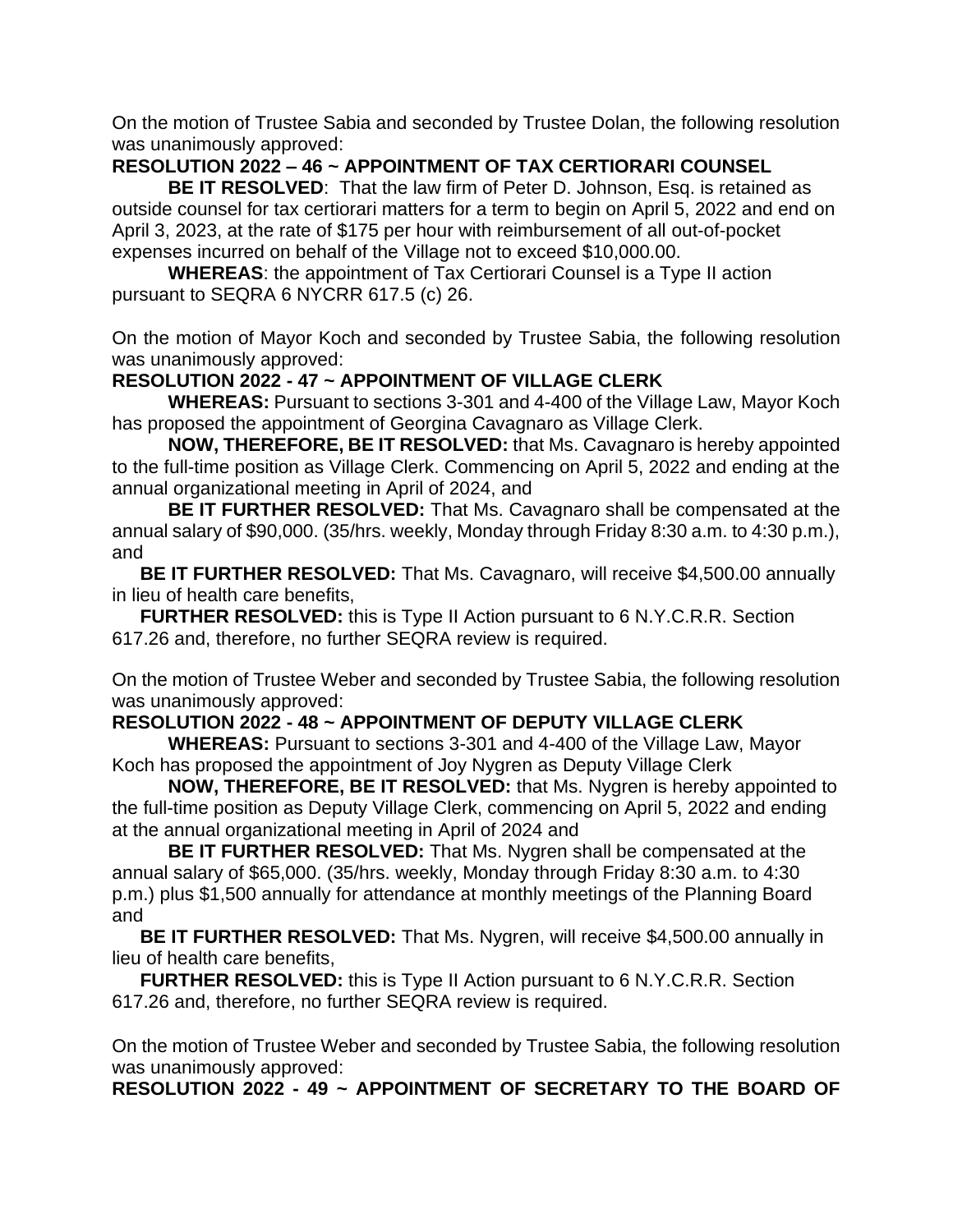## **ZONING APPEALS:**

**WHEREAS:** Pursuant to sections 3-301 and 4-400 of the Village Law, Mayor Koch has proposed the appointment of Skye Odegaard as Secretary to the Board of Zoning Appeals.

**NOW, THEREFORE, BE IT RESOLVED:** that Ms. Odegaard is hereby appointed to the full-time position as Secretary to the Board of Zoning Appeals. Commencing on April 5, 2022 and ending at the annual organizational meeting in April of 2024, and

**BE IT FURTHER RESOLVED:** That Ms. Odegaard shall be compensated at the annual salary of \$57,000. (35/hrs. weekly, Monday through Friday 8:30 a.m. to 4:30 p.m.), plus \$1,500 annually for attendance at monthly meetings of the Zoning Board and \$1,500 annually for attendance at the monthly meeting of The Board of Architectural and Historical Review.

**FURTHER RESOLVED:** this is Type II Action pursuant to 6 N.Y.C.R.R. Section 617 (c) 26, and, therefore, no further SEQRA review is required

On the motion of Trustee Sabia and seconded by Trustee Pucillo, the following resolution was unanimously approved:

#### **RESOLUTION 2022 – 50 ~ REORGANIZATION OF TREASURERS DEPARTMENT WHEREAS:** the current Treasurer is retiring on May 31, 2022 and

**WHEREAS**: the continued exceptional stable operation of the treasurer's office is desired and that there be a seamless transition; and

**WHEREAS**: the current staff have exhibited a high level of proficiency, knowledge and trust worthiness in the operation of the Treasurer's office,

**NOW THEREFORE IT IS RESOLVED**: The Village Board hereby accepts the resignation of the current Treasurer, Leonard Marchese, effective May 31, 2022 and further authorizes the payment of any unused accrual time to his established Bencor retirement account; and it is

**FURTHER RESOLVED:** That Siobhan Costello, currently serving the Village as payroll clerk and IT manager is hereby appointed to the position of Village Treasurer effective June 1, 2022 at an annual salary of \$102,500 plus her current IT stipend of \$7,500 for her extra work related to all of the villages IT infrastructure; and it is

**FURTHER RESOLVED:** the Treasurer is hereby authorized to make any and all budgetary transfer to affect this resolution.

**FURTHER RESOLVED**: this is Type II Action pursuant to 6 N.Y.C.R.R. Section 617.5 (c) 26 and, therefore, no further SEQRA review is required.

On the motion of Trustee Sabia and seconded by Trustee Pucillo, the following resolution was unanimously approved:

# **RESOLUTION 2022 – 51 ~ DEPUTY TREASURER**

**BE IT RESOLVED:** That Janine D'Orio, currently serving as the Village Deputy Treasurer at an annual salary of \$73,800, that her annual salary will be adjusted to \$81,000 to reflect her added job responsibilities, as she is a qualified licensed NYS Certified Public Accountant, and further resolved that she is granted an additional 10 vacation days annually until such time as she accrues 20 such days annually as part of the general administrative staff also effective June 1, 2022; and it is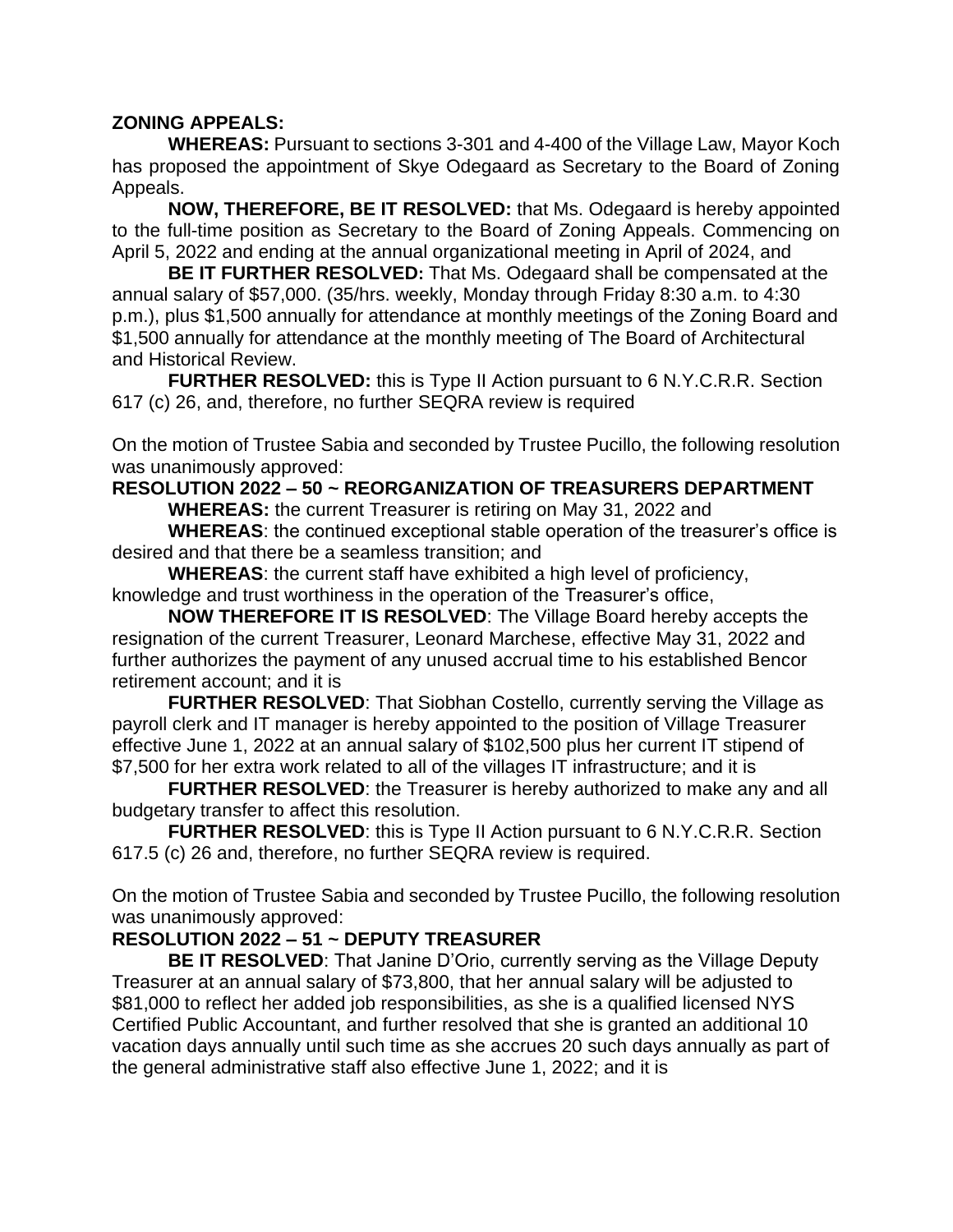**FURTHER RESOLVED**: the Treasurer is hereby authorized to make any and all budgetary transfer to affect this resolution.

 **FURTHER RESOLVED:** That Ms. D'Orio, will receive \$4,500.00 annually in lieu of health care benefits,

**FURTHER RESOLVED**: this is Type II Action pursuant to 6 N.Y.C.R.R. Section 617.5 (c) 26 and, therefore, no further SEQRA review is required.

On the motion of Trustee Weber and seconded by Trustee Sabia, the following resolution was unanimously approved:

# **RESOLUTION 2022- 52 ~ FURTHER APPOINTMENTS**

**BE IT RESOLVED:** The following appointments proposed by Mayor Koch are hereby approved pursuant to the Village Law.

| Village Clerk - Georgina Cavagnaro                                             | 2 year |
|--------------------------------------------------------------------------------|--------|
| Deputy Village Clerk - Joy Nygren                                              | 2 year |
| Village Registrar - Georgina Cavagnaro                                         | 2 year |
| Deputy Village Registrar - Joy Nygren                                          | 2 year |
| Treasurer - Siobhan Costello (effective 6/1/22)                                | 2 year |
| Deputy Treasurer - Janine D'Orio                                               | 2 year |
| Acting Village Justice - Ralph Crafa                                           | 1 year |
| Secretary to the Planning Board - Joy Nygren                                   | 1 year |
| Secretary to the Zoning Board - Skye Odegaard                                  | 1 year |
| Secretary to the Board of Architectural and Historic<br>Review - Skye Odegaard | 1 year |
| Secretary to the Board of Fire Commissioners -<br><b>Janet Price</b>           | 1 year |
| Village Assessor - Richard Leonard                                             | 1 year |
| Fire Marshal - Gregg Suriano                                                   | 1 year |
| Fire Marshal - Steven Rostern                                                  | 1 year |
| Village Historian - Steven King                                                | 1 year |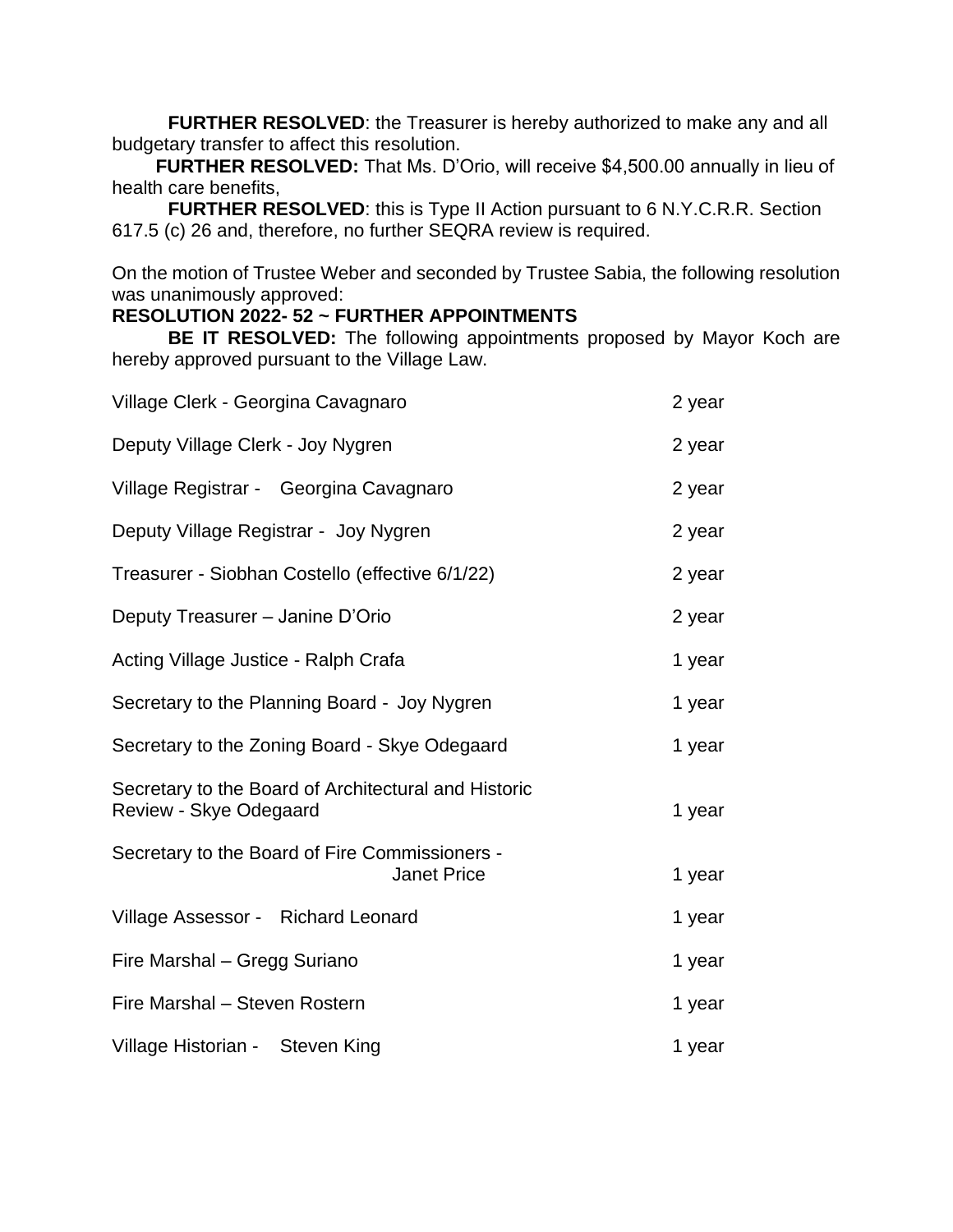On the motion of Trustee Sabia and seconded by Trustee Pucillo, the following resolution was approved with Trustee Weber abstaining:

## **RESOLUTION 2022 - 53 ~ ADDITIONAL APPOINTMENTS**

**BE IT RESOLVED:** The following appointment proposed by Mayor Koch are hereby approved pursuant to the Village Law:

#### **Board of Fire Commissioners (3-year term)**

- **1.** Terry Koch (Term to expire 2025**)**
- **2.** Jim Clark (Term to expire 2025**)**

#### **Board of Zoning Appeals (5-year term)**

- **1.** Roger Ramme (Term to expire in 2027*)*
- **2.** Gene Spivak (to fill the unexpired term of Arlene Handel 2026)

#### **Planning Board (5-year term)**

**1.** Rich Boziwick (Term to expire in 2027*)*

On the motion of Trustee Sabia and seconded by Mayor Koch, the following resolution was approved with Trustee Weber abstaining:

## **RESOLUTION 2022 – 54 ~ CHAIRMAN APPOINTMENTS**

**BE IT RESOLVED:** The following appointments proposed by Mayor Koch are hereby approved pursuant to the Village Law:

|                                                                               | <b>TERM TO EXPIRE</b> |
|-------------------------------------------------------------------------------|-----------------------|
| Chairman, Board of Fire Commissioners - Phillip Weber                         | 4/4/2023              |
| Chairman, Planning Board - Richard Boziwick                                   | 4/4/2023              |
| Chairman, Board of Zoning Appeals - Andrew Cangemi                            | 4/4/2023              |
| Chaimson, Deand of Angliteatural and Historic Devisur. Henry, Table  4/4/0000 |                       |

Chairman, Board of Architectural and Historic Review –Henry Tobin 4/4/2023

On the motion of Trustee Pucillo and seconded by Mayor Koch, the following resolution was unanimously approved:

## **RESOLUTION 2022 – 55~ MEETINGS OF THE BOARD OF TRUSTEES**

**BE IT RESOLVED**: That the regular meetings of the Board of Trustees will be held monthly on the first and third Tuesdays of each month with the exception of July and August, where only one meeting will be held on the first Tuesday of these months. The meetings will start at 6:00pm.

On the motion of Trustee Weber and seconded by Trustee Pucillo, the following resolution was unanimously approved:

## **RESOLUTION 2022 – 56~ ANNUAL MEETING OF THE BOARD OF TRUSTEES**

**BE IT RESOLVED**: The annual meeting of the Board of Trustees will be held on April 4th, 2023 at 6:00 PM.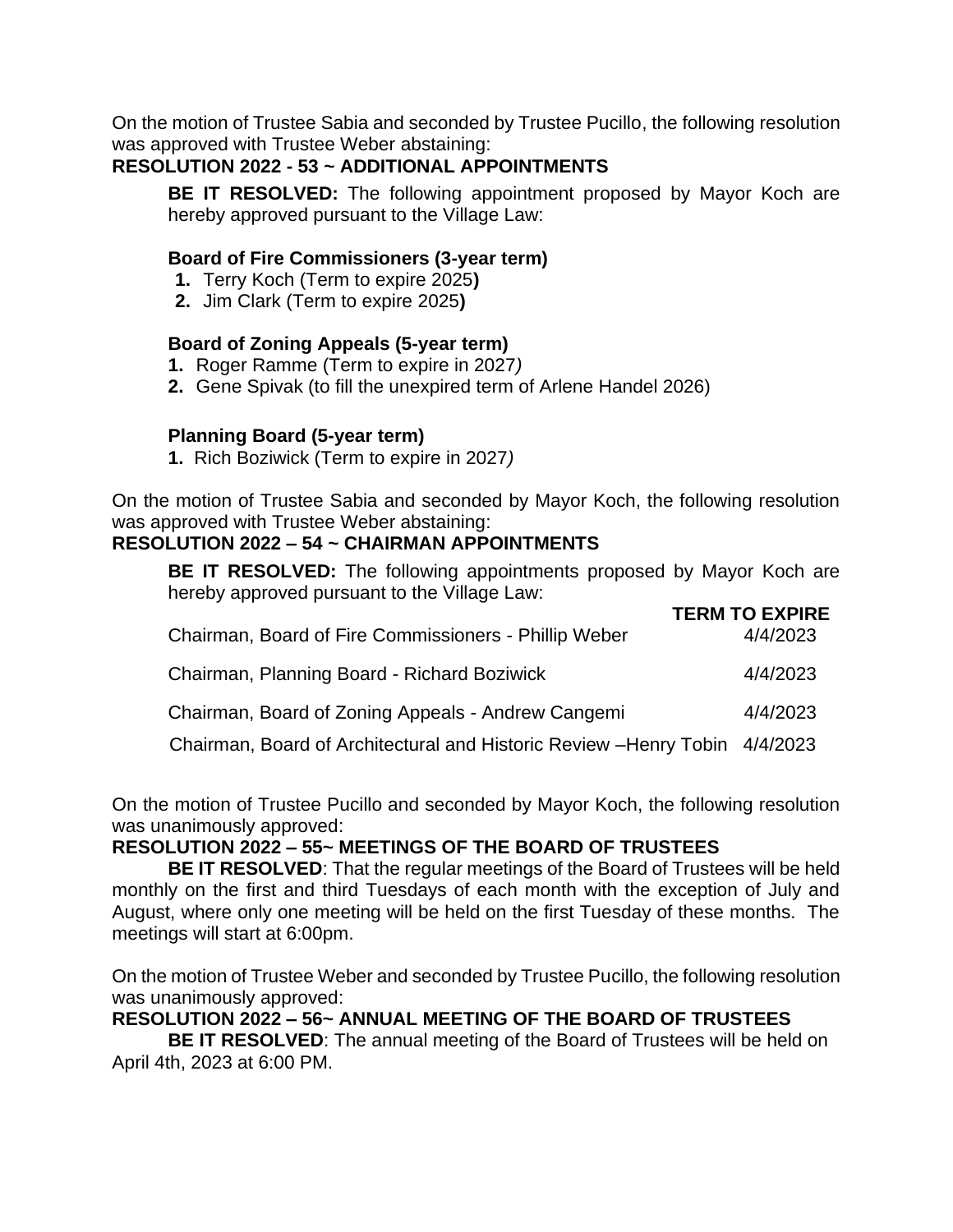On the motion of Trustee Sabia and seconded by Trustee Dolan, the following resolution was unanimously approved:

## **RESOLUTION 2022 – 57 ~ DESIGNATION OF THE OFFICIAL NEWSPAPER**

**BE IT RESOLVED:** That pursuant to the Village Code, The Observer is hereby designated as the official newspaper of the Incorporated Village of Northport, pursuant to the terms, conditions and rates set forth.

On the motion of Trustee Weber and seconded by Trustee Sabia, the following resolution was unanimously approved:

# **RESOLUTION 2022- 58 ~ DESIGNATION OF DEPOSITORIES FOR FUNDS**

**BE IT RESOLVED:** 1. The First National Bank of Long Island, Flushing Bank, Signature Bank and their subsidiaries and affiliates, are authorized to do business in Northport, New York, are hereby designated as depositories of this Public Entity.

2. The Treasurer and Mayor of the Public Entity, or any one of them, is/are hereby authorized to open a bank account or accounts from time to time with First National Bank of Long Island, Flushing Bank, Signature Bank and their subsidiaries and affiliates (each being hereinafter referred to as "Bank") for and in the name of the Public Entity with such title or titles as he/she or they may designate.

3. Until the further order of the Governing Board, pursuant to paragraph 11 hereof, the requirement of a maximum amount which may be kept on deposit at bank at any time is not applicable.

4. The Treasurer Leonard Marchese, Mayor Donna Koch, Deputy Mayor Joseph Sabia Village Clerk Georgina Cavagnaro and Deputy Clerk Joy Nygren of Public Entity, signing jointly on any and all checks issued by the Village, their successors and any other person authorized by statute, regulation or court order on behalf of Public Entity("Authorized Person(s)") is/are hereby authorized to sign, by hand or by facsimile (including, but not limited to, electronically generated) signatures(s), checks, drafts, acceptances and other instruments ( hereinafter collectively referred to as "Items(s)). Notwithstanding the above, any Authorized Person is authorized singly to: (1) initiate Automated Clearing House ("ACH") debits without a signature; (2) initiate payments by use of Depository Transfer Checks ("DTC") without a signature provided that the name of the Public Entity is printed on the DTC; or (3) give instructions, by means other the signing of an item, with respect to any account transaction, including, but not limited to , the payment, transfer or withdrawal by wire, computer or other electronic means (now existing or hereafter developed), of funds, credits, items or property at any time held by bank for account of the Public Entity ("Instructions").

5. The Treasurer and Mayor of the Public Entity is/are hereby authorized without further action of this Governing Board to execute the banks' form entitled Appointment of Designated Person(s) to Provide Call Back Verifications and Written Confirmations in Connection with Payment Orders", thereby designating one or more individuals, whether or not such individuals be designated as "Authorized Persons", for the purpose of the verification of payment orders and issuance of written confirmations.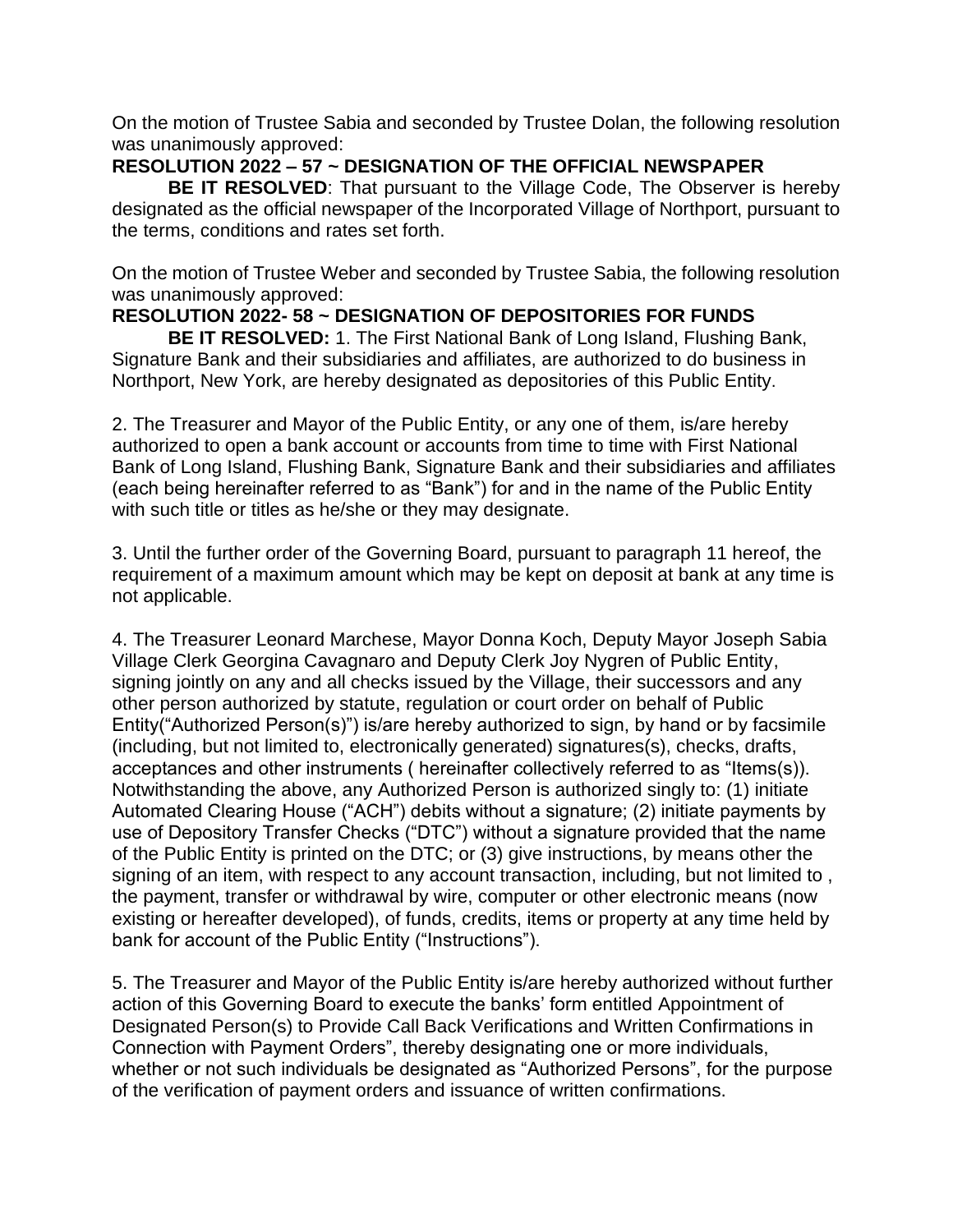6. Bank is hereby authorized to honor and pay items, whether signed by hand or by facsimile (including, but not limited to electronically generated) signature(s). In the case of facsimile signatures, Bank is authorized to pay any item if the signature, resembles the specimens filed with Bank by Public Entity, regardless of how or by whom such signature was affixed and whether or not the form of signature used on such Item was actually prepared by or for the Public Entity. Bank is further authorized to honor and pay DTC's, ACH's Instructions, and other orders given singly by any Authorized Person or employee individually, without limit as to amount.

7. Bank is hereby authorized to accept for deposits, for credit, for collection, or otherwise, Items whether or not endorsed by any person or by stamp or other impression in the name of the public Entity without inquiry as to the circumstances of the endorsement or lack of endorsement or the disposition of the proceeds.

8. Public Entity agrees to be bound by the "Terms and Conditions for Business Accounts and Services," currently in effect and as amended hereafter, as well as any signature card, deposit ticket, checkbook, passbook, statement of account, receipt, instrument, document or other agreement, such as, but not limited to, funds transfer agreements and security procedures delivered or made available to Public Entity from bank, and by all notices posted at the office of Bank at which the account of the Public entity is maintained, or on a website that the Bank maintains or participates in, in each case with the same effect as if each and every term thereof were set forth in full herein and made part hereof.

9. The Treasurer and Mayor of the Public Entity or any one or more of them is/are hereby authorized to act for the Public Entity in all matters and transactions relating to any of its business with the Bank including, but not limited to, the execution and delivery of any agreements or contacts necessary to affect the foregoing Resolution.

10. Each of the foregoing Resolutions and the authority thereby conferred shall remain in full force and effect until written notice of revocation or modification by presentation of new resolutions and Bank Signature Card Form shall be received by Bank; provided that such notice shall not be effective with respect to any revocation or modification of said authority until Bank shall have had a reasonable opportunity to act following receipt of such notice and shall not be effective with respect to any checks or other instruments for the payment of money or the withdrawal of funds dated on or prior to the date of such notice.

11. The Village Clerk, Deputy Clerk or Treasurer of the Public Entity is hereby authorized and directed to certify, under the seal of the Public Entity or not, but with like effect in the latter case, to Bank the foregoing Resolutions, the names of the officers, Authorized Personal and other representatives of the Public Entity and any changes from time to time in the said Officers, Authorized Persons and representatives and specimens of their respective signatures. Bank may conclusively assume that the persons at any time certified to it to be officers, Authorized Persons or other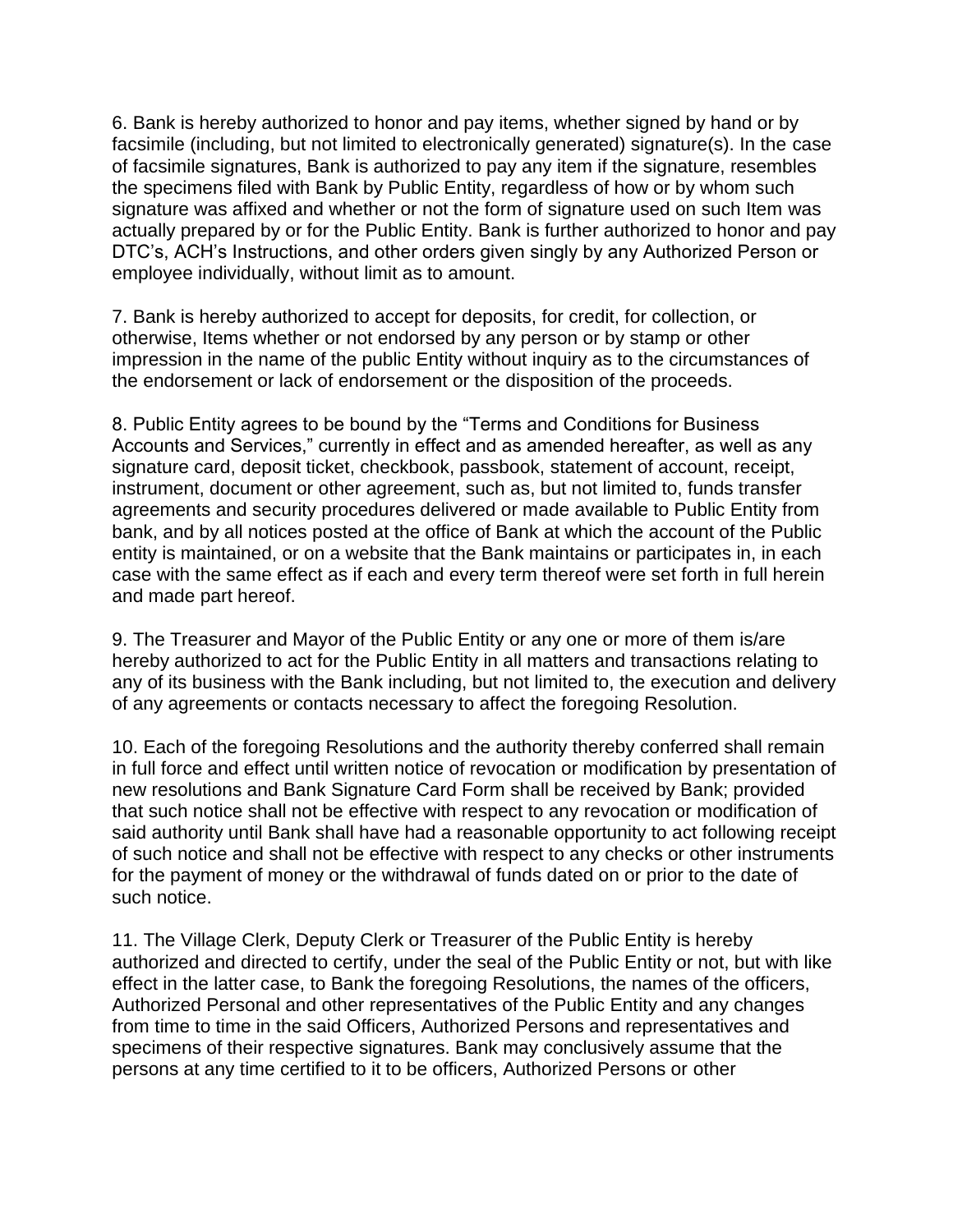representatives of the Public Entity continue as such until receipt by Bank of written notice to the contrary.

12. The authority given hereunder shall be deemed retroactive and any and all acts hereunder performed prior to the passage of these Resolutions are hereby ratified and approved.

On the motion of Trustee Pucillo and seconded by Trustee Sabia, the following resolution was unanimously approved:

# **RESOLUTION 2022- 59 ~ AUTHORIZING ADVANCED PAYMENT OF UTLILTIES**

**WHEREAS:** the Board of Trustees has determined to authorize payment in advance of audit of claims for public utility services; PSEG, Lightpath, AT&T, Optimum, National Grid, Suffolk County Water Authority, Verizon, MCI. And

**WHEREAS:** all such claims must be presented at the next regular meeting for audit; so

**NOW THEREFORE BE IT RESOLVED:** the Board of Trustees authorizes payment in advance of audit of claims for PSEG, Lightpath, AT&T, Optimum, National Grid, Suffolk County Water Authority, Verizon, MCI.

**FURTHER RESOLVED:** this resolution shall take effect immediately.

On the motion of Trustee Sabia and seconded by Trustee Weber, the following resolution was unanimously approved:

## **RESOLUTION 2022 – 60 ~ MILEAGE ALLOWANCE**

**WHEREAS:** the Board of Trustees has determined to pay a fixed rate for mileage as reimbursement to Village officers and employees who use their own car while performing their official Village duties;

**NOW THEREFORE BE IT RESOLVED:** that the Board of Trustees will approve reimbursement to such officers and employees at a rate of 58.5 cents per mile**.**

**FURTHER RESOLVED:** this resolution shall take effect immediately.

On the motion of Trustee Weber seconded by Trustee Sabia, the following resolution was unanimously approved:

# **RESOLUTION 2022 - 61 ~ POLICIES:**

**BE IT RESOLVED:** That the Board of Trustees hereby adopts the following polices of the Village of Northport for the current fiscal year:

Investment, Fund Balance, Check Signing, Purchasing, Purchasing Credit Cards, Purchasing/Travel and Conferences, Cellular Telephone, Fixed Assets, Safe Work Place, Anti-Harassment, Confidentiality, Internet Usage Policy, social media, Cyber Security, Hiring, Vehicle Use, Drug & Alcohol Use & Testing, Sexual Harassment.

On the motion of Trustee Weber and seconded by Trustee Sabia, the following resolution was unanimously approved:

# **RESOLUTION 2022 – 62~ ATTENDANCE AT SCHOOLS AND CONFERENCES**

**WHEREAS:** there is to be held during the coming fiscal year a) NYCOM Annual Meeting and Training School; b) NYCOM Fall Training School for Fiscal Officers and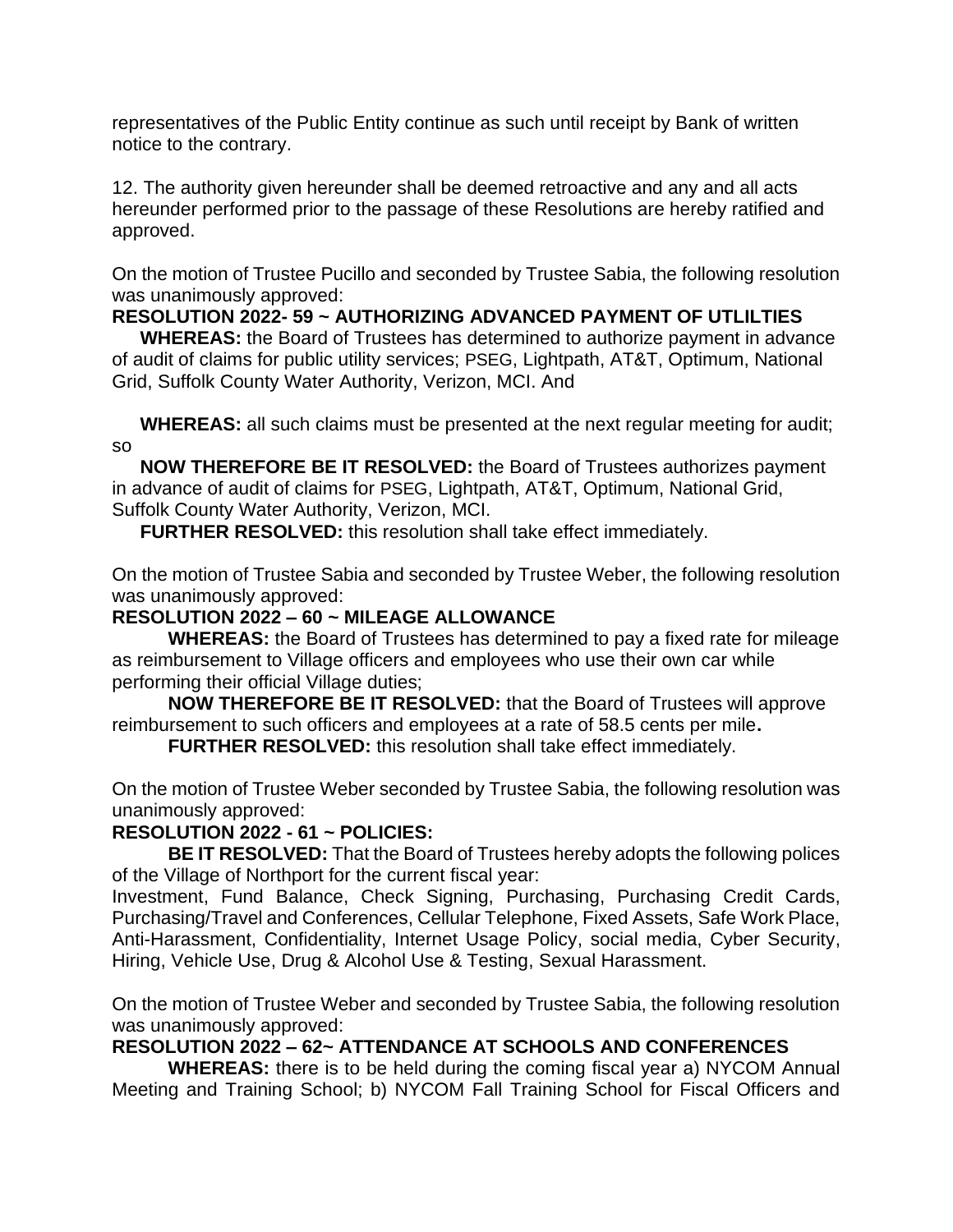Municipal Clerks; c) NYCOM Public Works School; d) NYS Association of Magistrates; e) Government Finance Officials Association; f) Long Island Village Clerks and Treasurers monthly meeting; g) Suffolk County Village Officials Association monthly meeting, h) Suffolk County Chiefs of Police Association; and

**WHEREAS:** Attendance by certain municipal officials and employees at one or more of these meeting, conferences or schools benefits the municipality:

**NOW THEREFORE BE IT RESOLVED:** that the Village hereby authorizes the members of the Board of Trustees, Village Clerk, Deputy Village Clerk, Treasurer, Deputy Treasurer, Village Administrator, Assistant to the Mayor, Chief of Police and Village Court Clerks to attend said conferences and training; and

**FURTHER RESOLVED:** that this resolution is effective immediately.

On the motion of Trustee Weber and seconded by Trustee Sabia, the following resolution was unanimously approved:

## **RESOLUTION 2022- 63 ~ NORTHPORT HISTORICAL SOCIETY**

**WHEREAS:** the Northport Historical Society has provided invaluable services in educating the public by maintaining, displaying and collecting historical records and artifacts, and

 **WHEREAS:** many volunteers devote their time and effort for the preservation of our historical heritage, and

**WHEREAS:** there are significant expenses related to providing these invaluable services, and

**WHEREAS:** the Historical Society depends on donations and fund raisers for their operating expenses, and

**WHEREAS:** the Northport Village Board of Trustee's recognizes the time and effort of the Historical Society, therefore

**BE IT RESOLVED**: That the Village of Northport hereby authorizes the disbursement of \$2,000.00 Northport Historical Society to help in its continuing services.

On the motion of Trustee Sabia and seconded by Trustee Dolan, the following resolution was unanimously approved:

## **RESOLUTION 2022- 64 ~ NORTHPORT COMMUNITY BAND**

**WHEREAS:** for over the past 65 years the Northport Community Band has performed in the Northport Village Park gazebo, and

**WHEREAS:** many area residents have enjoyed the wonderful music and,

**WHEREAS:** The Village Board of Trustees wishes to continue to support this unique waterfront activity, therefore

**BE IT RESOLVED:** That the Village of Northport hereby authorizes the disbursement of \$2,700.00 to the Northport Community Band to help in its continuing services.

On the motion of Trustee Weber and seconded by Trustee Pucillo, the following resolution was unanimously approved:

## **RESOLUTION 2022- 65 ~ NORTHPORT AMERICAN LEGION POST 694**

**WHEREAS:** the Northport American Legion Post 694 has provided invaluable services to the Village of Northport, and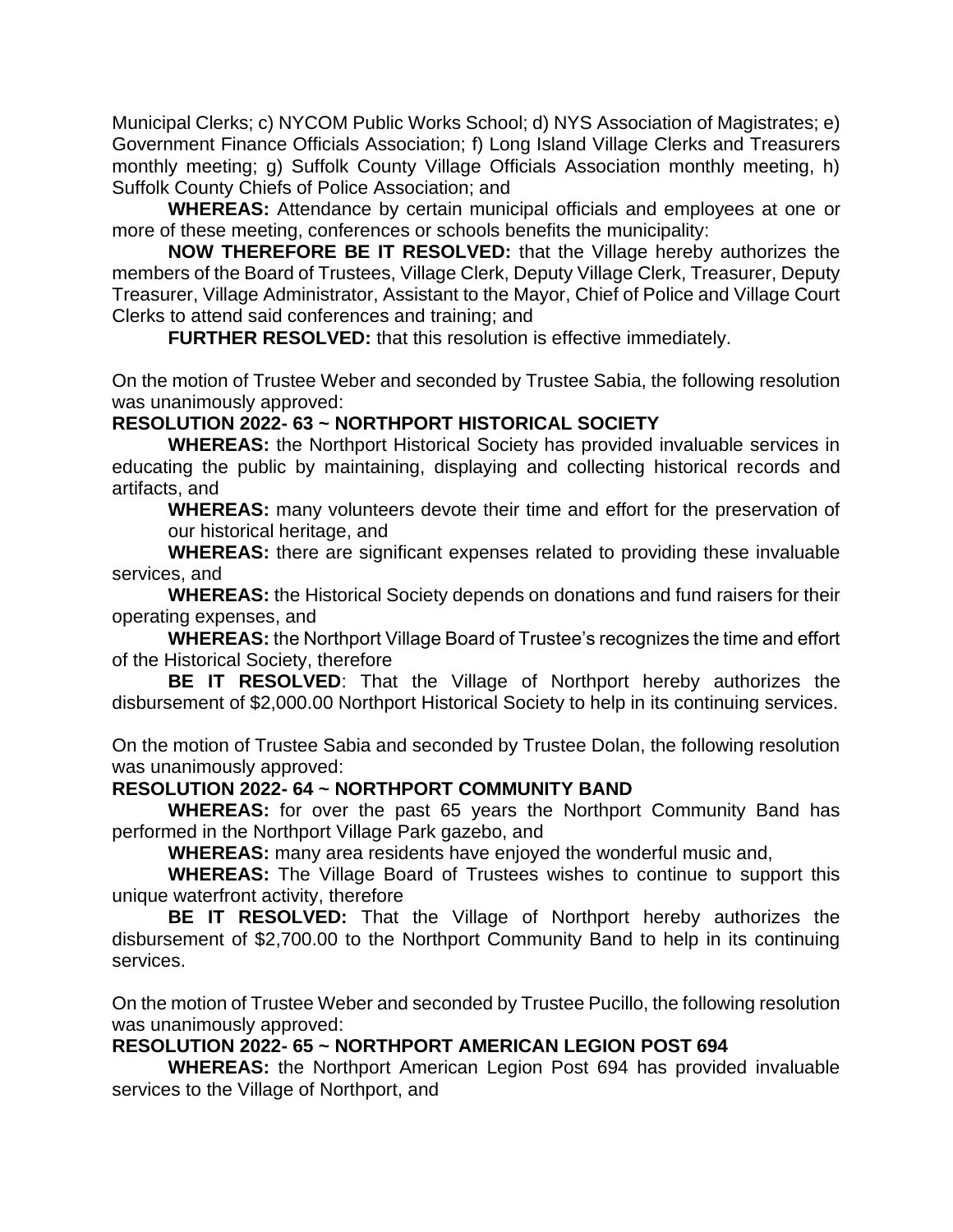**WHEREAS:** there are significant expenses related to providing these invaluable services, and

**WHEREAS:** the Northport Village Board of Trustee's recognizes the time and effort of the American Legion post 694, therefore

**BE IT RESOLVED**: That the Village of Northport hereby authorizes the disbursement of \$1,000.00 to the Northport American Legion post 694 to help in its continuing services.

On the motion of Trustee Sabia and seconded by Trustee Pucillo, the following resolution was unanimously approved:

## **RESOLUTION 2022- 66 ~ NORTHPORT ARTS COALITION**

**WHEREAS:** the Northport Arts Coalition has provided an invaluable service to the Village of Northport, and

**WHEREAS:** there are significant expenses related to providing these invaluable services, and

**WHEREAS:** the Northport Village Board of Trustee's recognizes the time and effort of the Northport Arts Coalition, therefore

**BE IT RESOLVED**: That the Village of Northport hereby authorizes the disbursement of \$1000.00 to the Northport Arts Coalition to help in its continuing services.

On the motion of Trustee Sabia and seconded by Trustee Weber, the following resolution was unanimously approved:

#### **RESOLUTION 2022- 67 ~ HUNTINGTON YOUTH BUREAU**

**WHEREAS:** the Huntington Youth Bureau has provided an invaluable service to the Village of Northport, and

**WHEREAS:** there are significant expenses related to providing these invaluable services, and

**WHEREAS:** the Northport Village Board of Trustee's recognizes the time and effort of the Huntington Youth Bureau, therefore

**BE IT RESOLVED**: That the Village of Northport hereby authorizes the disbursement of \$750.00 to the Huntington Youth Bureau to help in its continuing services.

Trustee Weber asked if additional donations can be considered for other local organizations in need.

On the motion of Trustee Sabia and seconded by Trustee Dolan, the following resolution was unanimously approved:

## **RESOLUTION 2022- 68 ~ WAIVING \$3.00 BEACH PERMIT FEE FOR SENIORS**

**BE IT RESOLVED:** the Village hereby amends chapter 147-207B of the Code of the Village of Northport, waiving the \$3.00 Beach permit fee for Northport Village seniors (over the age of 60).

**BE IT FURTHER RESOLVED:** said senior permits will only be distributed at Village Hall.

On the motion of Trustee Dolan and seconded by Trustee Pucillo, the following resolution was unanimously approved: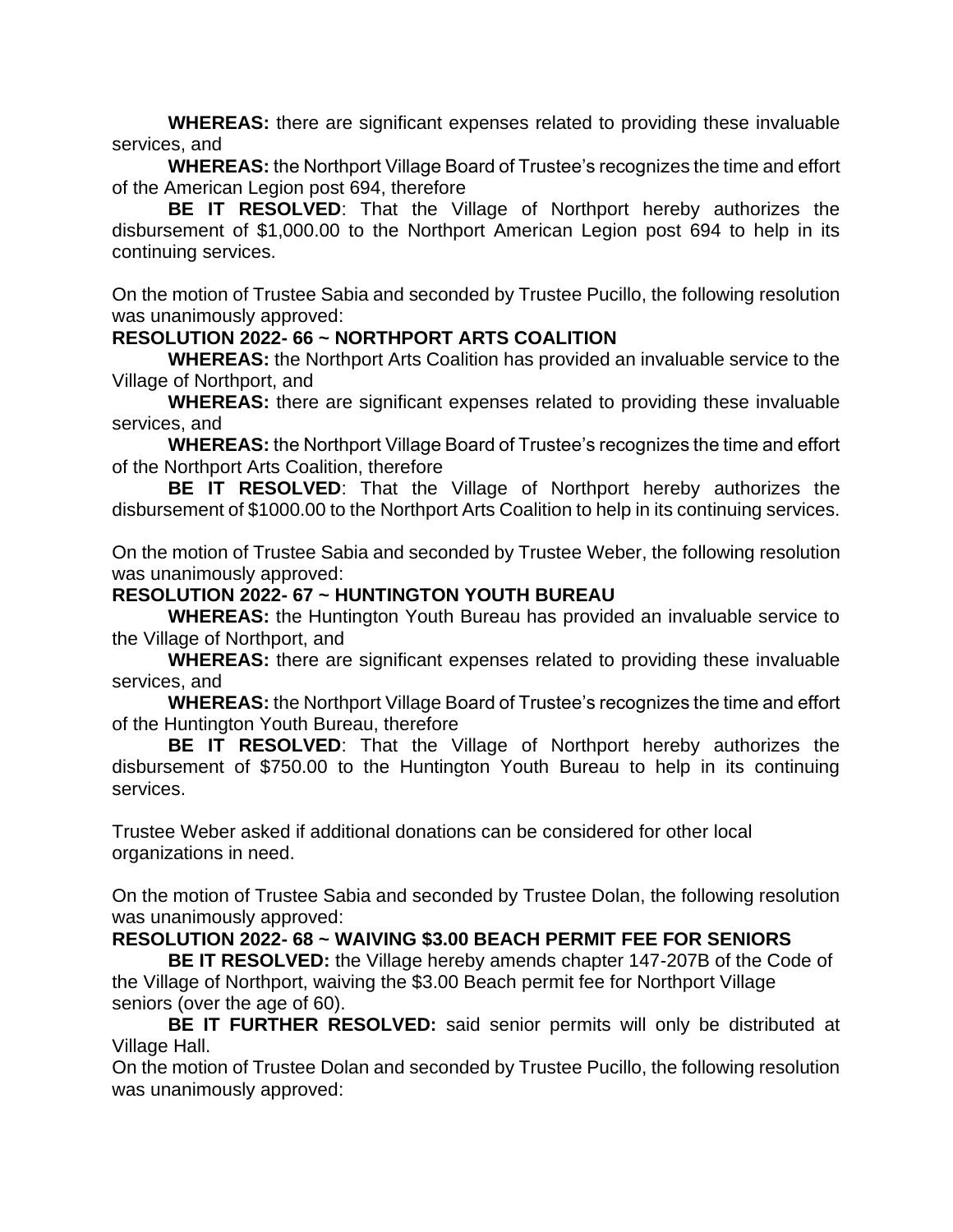## **RESOLUTION 2022 – 69 ~ SENIOR NORTHPORT FIREHOUSE ATTENDANT**

**BE IT RESOLVED:** John McKenna is hereby promoted to the provisional position of Senior Firehouse Attendant at the annual salary and other conditions of employment, pursuant to the collective Bargaining Agreement between the Village of Northport and Local 342, Long Island Public Service Employees.

On the motion of Trustee Sabia and seconded by Trustee Pucillo, the following resolution was unanimously approved:

## **RESOLUTION 2022 – 70 ~ ASSISTANT SENIOR NORTHPORT FIREHOUSE ATTENDANT**

**BE IT RESOLVED:** Matt Cambria is hereby promoted to the position of Assistant Senior Firehouse attendant at the annual salary and other conditions of employment, pursuant to the collective Bargaining Agreement between the Village of Northport and Local 342, Long Island Public Service Employees.

On the motion of Trustee Weber and seconded by Trustee Sabia, the following resolution was unanimously approved:

# **RESOLUTION 2022 – 71 ~ COMPENSATORY TIME FOR ELECTION WORK**

**BE IT RESOLVED:** that the Board of Trustees approves an additional compensatory time to the Village Hall staff who worked additional hours at the General Election on March 15, 2022 beyond the 16 hours originally scheduled.

**BE IT FURTHER RESOLVED:** an additional 3.5 hours of compensation time shall be paid to Georgina Cavagnaro and Joy Nygren.

**BE IT FURTHER RESOLVED:** said compensatory time will be given in the next payroll cycle.

On the motion of Trustee Sabia and seconded by Trustee Weber, the following resolution was unanimously approved:

## **RESOLUTION 2022 – 72 ~ REIMBURSEMENT OF PHONE CHARGES**

**BE IT RESOLVED:** the Village will reimburse Mayor Koch \$100.00 per month for use of her private phone for Village business.

On the motion of Trustee Sabia and seconded by Trustee Pucillo, the following resolution was unanimously approved:

## **RESOLUTION 2022 - 73 ~ SCHEDULE A PUBLIC HEARING TO AMEND LOCAL LAW PROPOSED No. B of 2022 MODIFYING NORTHPORT VILLAGE CODE REGARDING THE TERM OF APPOINTMENT OF THE VILLAGE ATTORNEY**

**WHEREAS:** The Northport Village Board of Trustees shall schedule a public hearing on the 19th day of April, 2022 at 6:00pm at Northport Village Hall, 224 Main Street, Northport, NY 11768 to consider amending Local Law Introductory No. B to consider amending Chapter 17 Attorney section 17-3 (A), and

**WHEREAS**: the scheduling of public hearing to consider a code amendment is not an action pursuant to SEQRA, and no further SEQRA review is required at this time.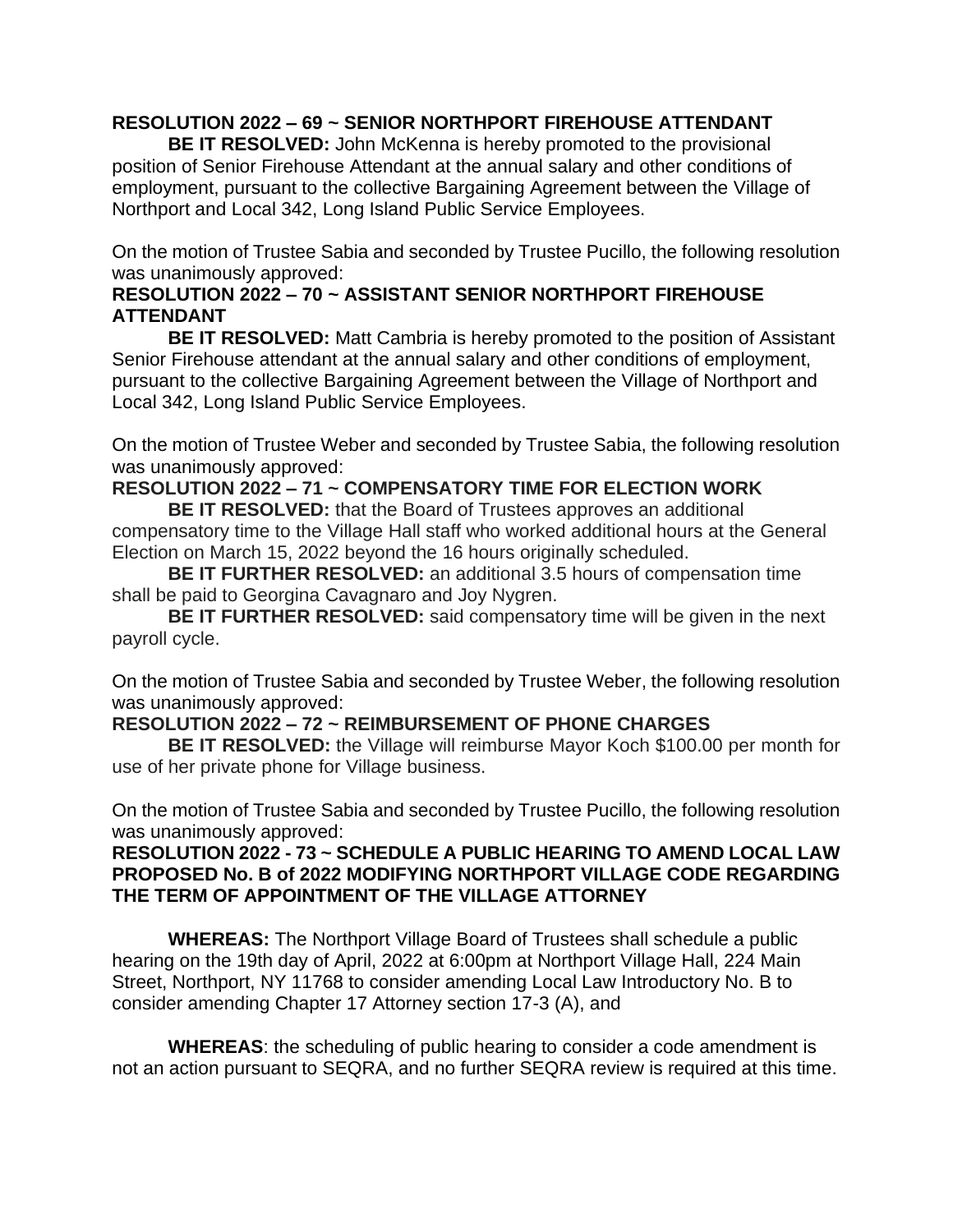# THE VILLAGE BOARD HEREBY PROPOSES THE FOLLOWING LOCAL LAW

# BE IT ENACTED BY THE VILLAGE BOARD OF THE VILLAGE OF NORTHPORT CONSIDER AMENDING VILLAGE LAW ARTICLE 17-3(A)

AS FOLLOWS:

17-3 Term of Appointment; compensation. (1)

A.

The Village Attorney shall be appointed as employee for a term of one year **two years** at the annual meeting of the Board of Trustees of the Village of Northport.

On the motion of Trustee Sabia and seconded by Trustee Weber, the following resolution was unanimously approved:

## **RESOLUTION 2022 – 74 ~ SALARY INCREASES FOR PART TIME SEASONAL POLICE OFFICERS**

**BE IT RESOLVED:** The Board of Trustees hereby approves the following salary increase to \$35.00 per hour for part time seasonal Police Officers employed less than 5 years and a salary increase of \$40.00 per hour for part time seasonal officers employed over 5 years.

**FURTHER RESOLVED**: The Treasurer is hereby authorized to make the necessary budget adjustments.

**FURTHER RESOLVED**: this is Type II Action pursuant to 6 N.Y.C.R.R. Section 617.5 (c) 26 and, therefore, no further SEQRA review is required.

On the motion of Trustee Pucillo and seconded by Trustee Weber, the following resolution was unanimously approved:

# **RESOLUTION 2022 – 75 ~ BUDGET TRANSFERS**

**BE IT RESOLVED:** The Village Treasurer is hereby authorized to make the following budget transfers; see attached Schedule "A".

On the motion of Trustee Pucillo and seconded by Trustee Sabia, the following resolution was unanimously approved:

## **RESOLUTION 2022 - 76 ~ SCHEDULE A PUBLIC HEARING ON LOCAL LAW PROPOSED No. C of 2022 MODIFYING NORTHPORT VILLAGE CODE CHAPTER 13 BOARD OF ARCHITECTURAL AND HISTORICAL REVIEW §13-5**

**WHEREAS**: The Northport Village Board of Trustees shall schedule a public hearing on the 19th day of April, 2022 at 6:00pm at Northport Village Hall, 224 Main Street, Northport, NY 11768 to consider amending Local Law Introductory No. C to consider amending §13-5

THE VILLAGE BOARD HEREBY PROPOSES THE FOLLOWING LOCAL LAW AS FOLLOWS:

13-5 Membership; Terms; Training